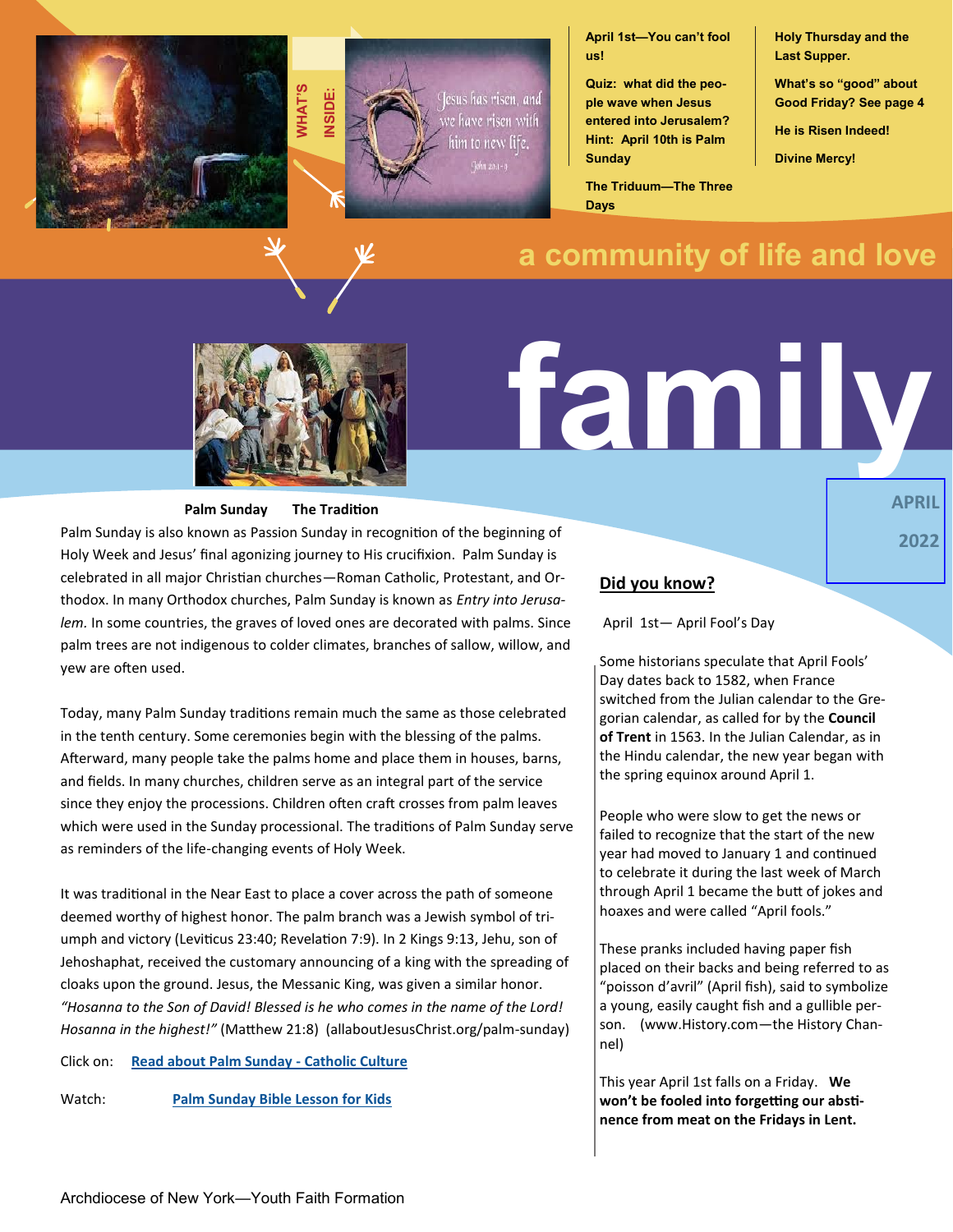# TRIDUUM—WHAT DOES IT MEAN?

**Holy Week** is the most solemn and glorious week in Christianity, the pinnacle of the liturgical year. It's more sacred than Christmas! This is because Holy Week commemorates the final week of Our Lord's life, the very purpose for which Christmas happened.

Holy Week begins with Palm Sunday (when Jesus made his final entrance into Jerusalem) and culminates with [Easter](https://www.catholiccompany.com/easter-gifts-c2421/) Sunday. As Holy Week progresses to its final days the solemnity heightens.

Sundown on Holy Thursday to sundown on Easter Sunday is considered the most solemn part of the liturgical year. This three-day period is referred to as the *Easter Triduum***,** also known as the *Sacred Triduum***,** or *Paschal Triduum***.**

The word "triduum" comes from the Latin word *triduum*, which comes from *tris* ("three") + *dies* ("day").

Basically, the Sacred Triduum is one great festival recounting the last three days of Jesus' life on earth, the events of his Passion and Resurrection, when the Lamb of God laid down his life in atonement for our sins.

## **Holy Thursday—April 14**

The evening Mass on Holy Thursday is referred to as *The Mass of the Lord's Supper*. This is where the Church re-lives the institution of the Eucharist and the Holy Sacrifice of the Mass at the Last Supper, as well as the institution of the priesthood, which took place the evening before Jesus was crucified.

After the homily there is an optional "washing of the feet" ceremony, where the priest washes the feet of others to signify his role as servant—just as Jesus did with his disciples. Extra hosts are consecrated at this Mass to be used on Good Friday when no Mass will be celebrated.

The Mass of the Lord's Supper on Holy Thursday concludes with a procession of the Blessed Sacrament to the "altar of repose," a place where the consecrated Host is kept, away from the main altar where Mass is normally celebrated.

Many parishes will create space for people to stay and pray with the reposed Eucharist at this altar of repose late into the night, remembering Jesus' request in the Garden of Gethsemane for someone to "watch and pray" with Him.



**Good Friday— April 15** 

Good Friday is a mandatory day of fasting and abstinence. This is the day of the crucifixion, the day Jesus died for the sins of the world.

The parish altar looks very different on Good Friday: it is plain and bare. There is no consecrated Host in the tabernacle at the main altar of the church; it was carried away on Holy Thursday night to the "altar of repose" to signify Jesus' death. The candle by the tabernacle is blown out, and the tabernacle doors are left open to show that it is empty. Jesus is gone. This is quite dramatic, reminding us that Good Friday is a solemn day of mourning and prayer.

The ceremony on Good Friday is not a Mass—it is a communion service using the consecrated hosts from Holy Thursday. **Good Friday is the only day of the year on which no Masses are offered**.

These Good Friday services often take place at 3 p.m., the hour that Jesus breathed his last on the cross. Often the priest will begin the service by prostrating himself in front of the altar. Veneration of the Cross usually takes place at this service, in which the priest and the faithful kneel before a cross and kiss it. (catholiccompany.com)

For young children watch: [Palm Sunday and the Last Supper](https://www.youtube.com/watch?v=KywnAfLnOxw)

For kids 7—10 years watch (23 minutes): [Superbook](https://www.youtube.com/watch?v=9Edfb_faOb0) - The [Last Supper](https://www.youtube.com/watch?v=9Edfb_faOb0) - for kids

Click on: [Celebrate Holy Week with Kids](https://www.catholicicing.com/?s=Holy+Week)

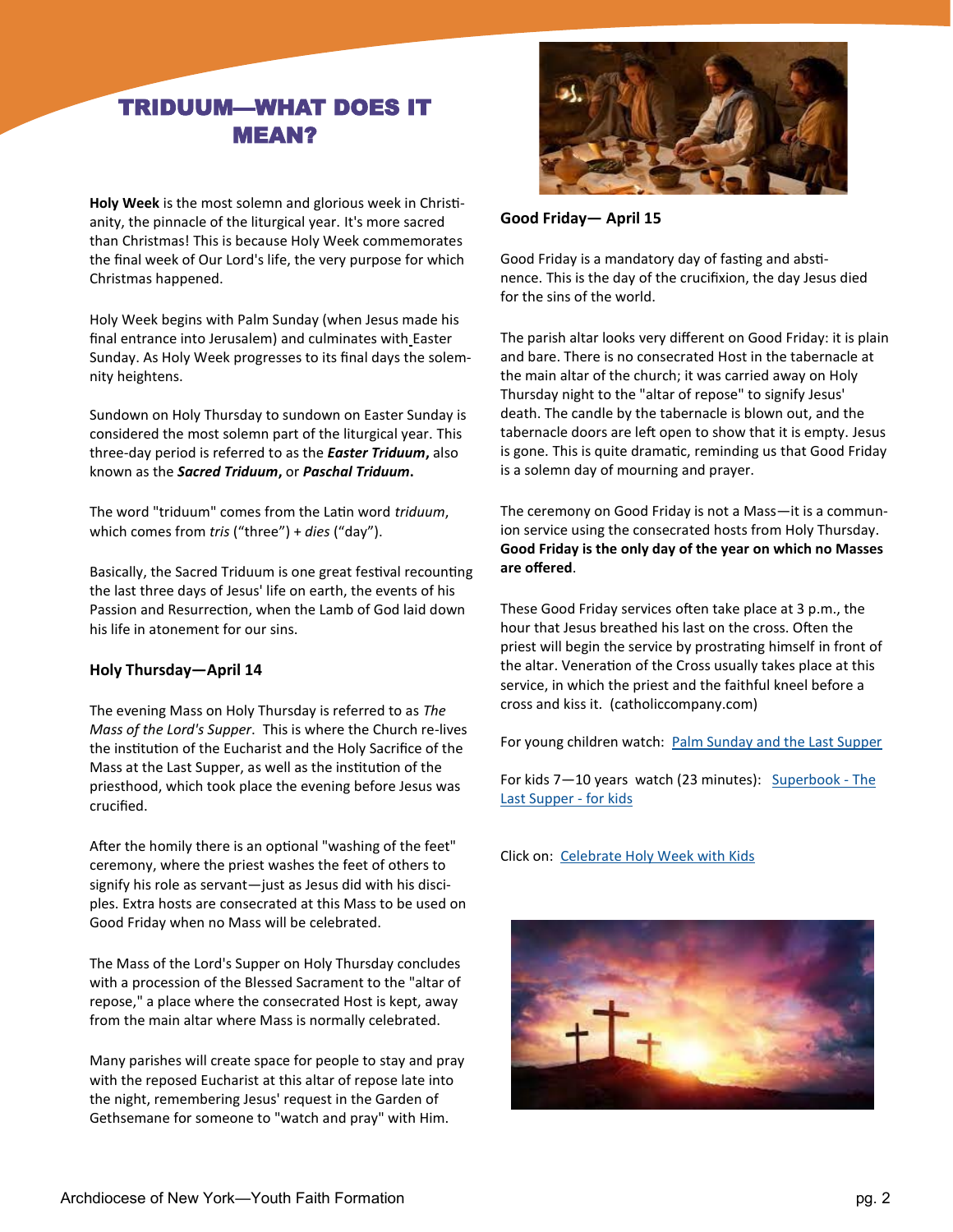#### **Holy Saturday—April 16**

On this day Christ is in the tomb.

There is no daytime Mass on Holy Saturday. It is still a day of fasting and sorrow before the Easter Vigil begins that evening. We recall, with Mary and the disciples, that Jesus died and was separated from them for the first time as He lay in the tomb. The faithful often continue their Good Friday fast through Holy Saturday.

In the Apostles Creed we pray "He descended into hell" (translated *hades*, that is, the temporary abode of the dead—not the eternal lake of fire) which describes what Jesus did in the time between his burial and Resurrection. Jesus descended to the realm of the dead on Holy Saturday to save the righteous souls—the Old Testament patriarchs, for example—who died before his crucifixion.

The [Catechism of the Catholic Church](https://www.catholiccompany.com/catechisms-and-guides-c40/) calls Jesus' descent into the realm of the dead "the last phase of Jesus' messianic mission," during which he "opened heaven's gates for the just who had gone before him." Before Holy Saturday, there were **no** souls enjoying the beatific vision of God in heaven!

Christ's work on Holy Saturday is also known as the "Harrowing of Hell."

#### **The Easter Vigil**

A vigil Mass is held after nightfall on Holy Saturday, or before dawn on Easter Sunday, in celebration of the Resurrection of Jesus. This is called the Easter Vigil: the most glorious, beautiful, and dramatic liturgy for the Church.

The Vigil is divided into four parts and can last up to three hours: 1) the Service of Light, 2) the Liturgy of the Word, 3) the Liturgy of Baptism, and 4) the Liturgy of the Eucharist.

This is also the Mass in which many RCIA catechumens are brought into full communion with the Catholic Church.

Click here: [Read more about the Triduum](https://www.catholiccompany.com/magazine/the-easter-triduum-what-is-it-6028%23) - The Catholic **[Company](https://www.catholiccompany.com/magazine/the-easter-triduum-what-is-it-6028%23)** 



#### **Easter Sunday—April 17**

Easter Sunday is what we've all been waiting for! The forty days of prayer, fasting, and almsgiving during Lent was in preparation for this day, when our hearts and souls can drink in deeply the culmination of the Paschal mystery: the Resurrection.

*"Therefore Easter is not simply one feast among others, but the 'Feast of feasts', the 'Solemnity of solemnities', just as the Eucharist is the 'Sacrament of sacraments'. St. Athanasius calls Easter 'the Great Sunday' and the Eastern Churches call Holy Week 'the Great Week'. The mystery of the Resurrection, in which Christ crushed death, permeates with its powerful energy our old time, until all is subjected to him."* 

—The Catechism of the Catholic Church, 1168 and 1169



#### **Divine Mercy Sunday—April 24**

The Message of the Divine Mercy that Sr. Faustina received from the Lord was not only directed toward her personal growth in faith but also toward the good of the people. With the command of our Lord to paint an image according to the pattern that Sr. Faustina had seen, came also a request to have this image venerated, first in the Sisters' chapel, and then throughout the world. The same is true with the revelations of the Chaplet. The Lord requested that this Chaplet be said not only by Sr. Faustina, but by others: "Encourage souls to say the Chaplet that I have given you."

The same is true of the revelation of the Feast of Mercy. "The Feast of Mercy emerged from my very depths of tenderness. It is my desire that it solemnly be celebrated on the first Sunday after Easter. Mankind will not have peace until it turns to the fount of My Mercy."

These requests of the Lord given to Sr. Faustina between 1931 and 1938 can be considered the beginning of the Divine Mercy Message and Devotion in the new forms. (thedivinemercy.org)